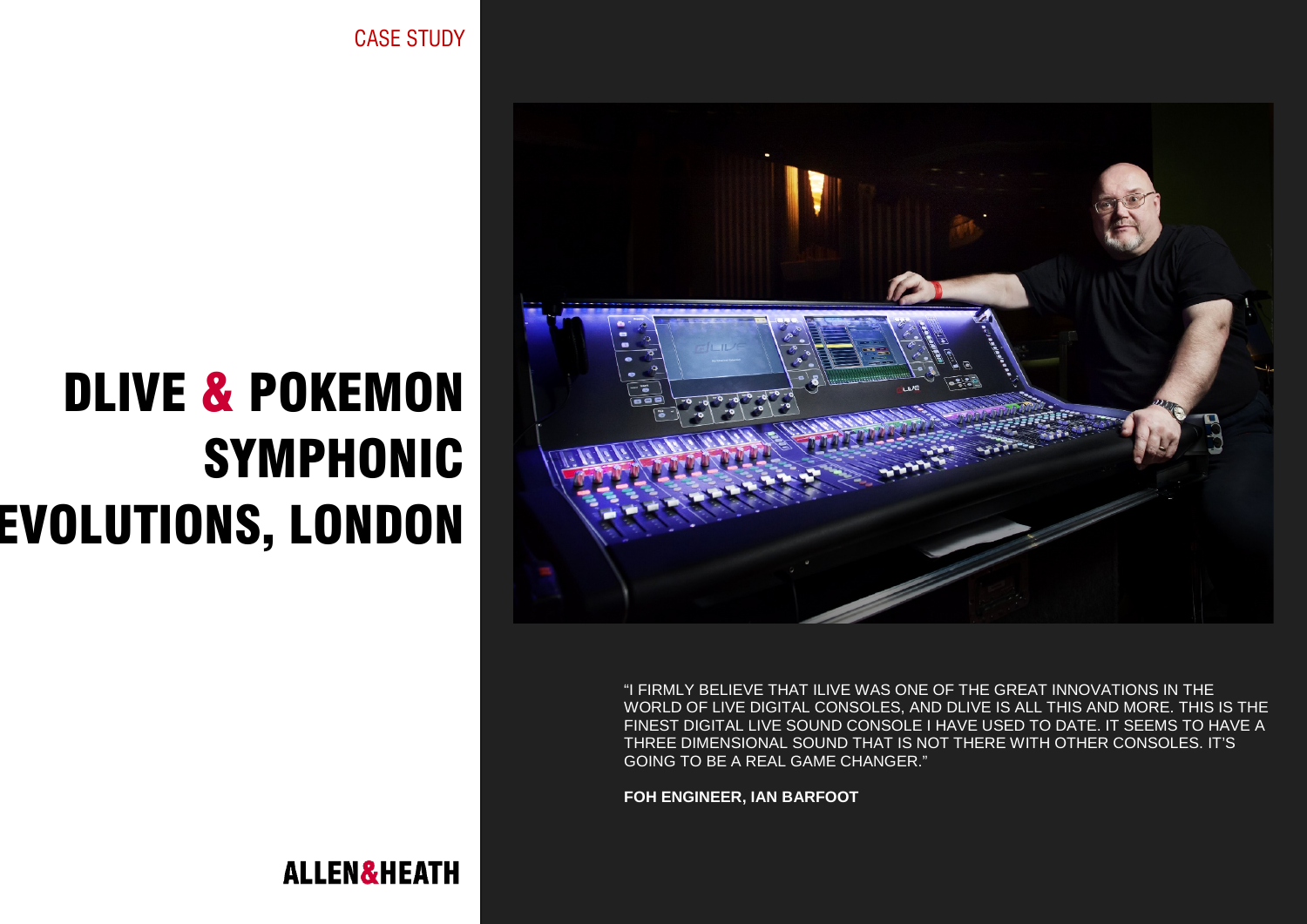

## DLIVE & POKEMON SYMPHONIC EVOLUTIONS, LONDON

## **The Requirement**

The brief was to create a big film score soundtrack feel to the production of the European premiere of Pokémon Symphonic Evolutions presented by Princeton Entertainment and U-Live, and performed by the Royal Philharmonic Concert Orchestra at the Eventim Apollo Hammersmith in London.

Close micing of all the instruments was the order of the day. The channel count was large, and around 90 microphones were used. The production also required the cleanest, most natural sound possible, so the choice of mixing console was paramount.

The main audio requirement was the Royal Philharmonic Concert Orchestra, which consists of 38 strings, 9 woods, 6 French horns, 8 brass and a great deal of percussion along with harp and piano. Additionally, there were 6 tracks of audio from the video content and two vocal mics for the presenters.

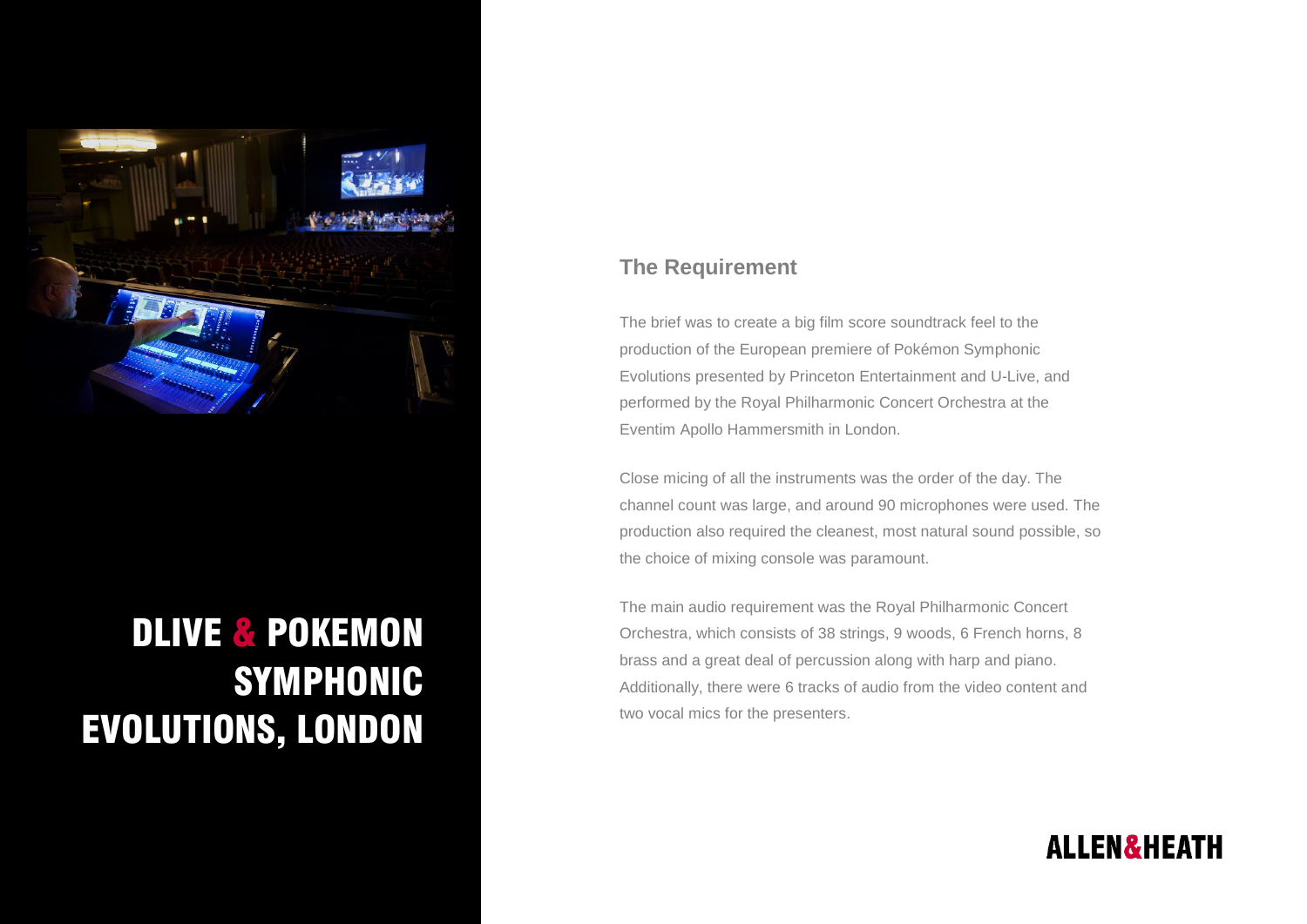## **The Solution**

Having used a similar set up involving an iLive system for The Who's Classical Quadrophenia production, FOH engineer, Ian Barfoot, decided to try out the new dLive system.

The dLive system comprised an S7000 Control Surface with DM64 MixRack, utilising approximately 70 physical inputs feeding the L Acoustic K2 house speaker system. All FX were sourced from the "impressive" onboard FX library.

Barfoot's first impressions of the desk was the "stunning" mic amp, which is very analogue in nature but with amazing detail and clarity. Listening to a single source is one thing but as more signals are added to the mix sometimes it can start to blur; not in this case - as each section of the orchestra was added to the mix, the warmth and lushness came but the individual clarity and detail could still shine through when required. There are a lot of "solo in place" parts in the orchestrations, which very naturally came to the fore without the need to stir faders.

The ability, as with iLive, to lay the console out the way Barfoot wanted it was also an advantage. However, the number of custom views available on dLive takes this to the next level.